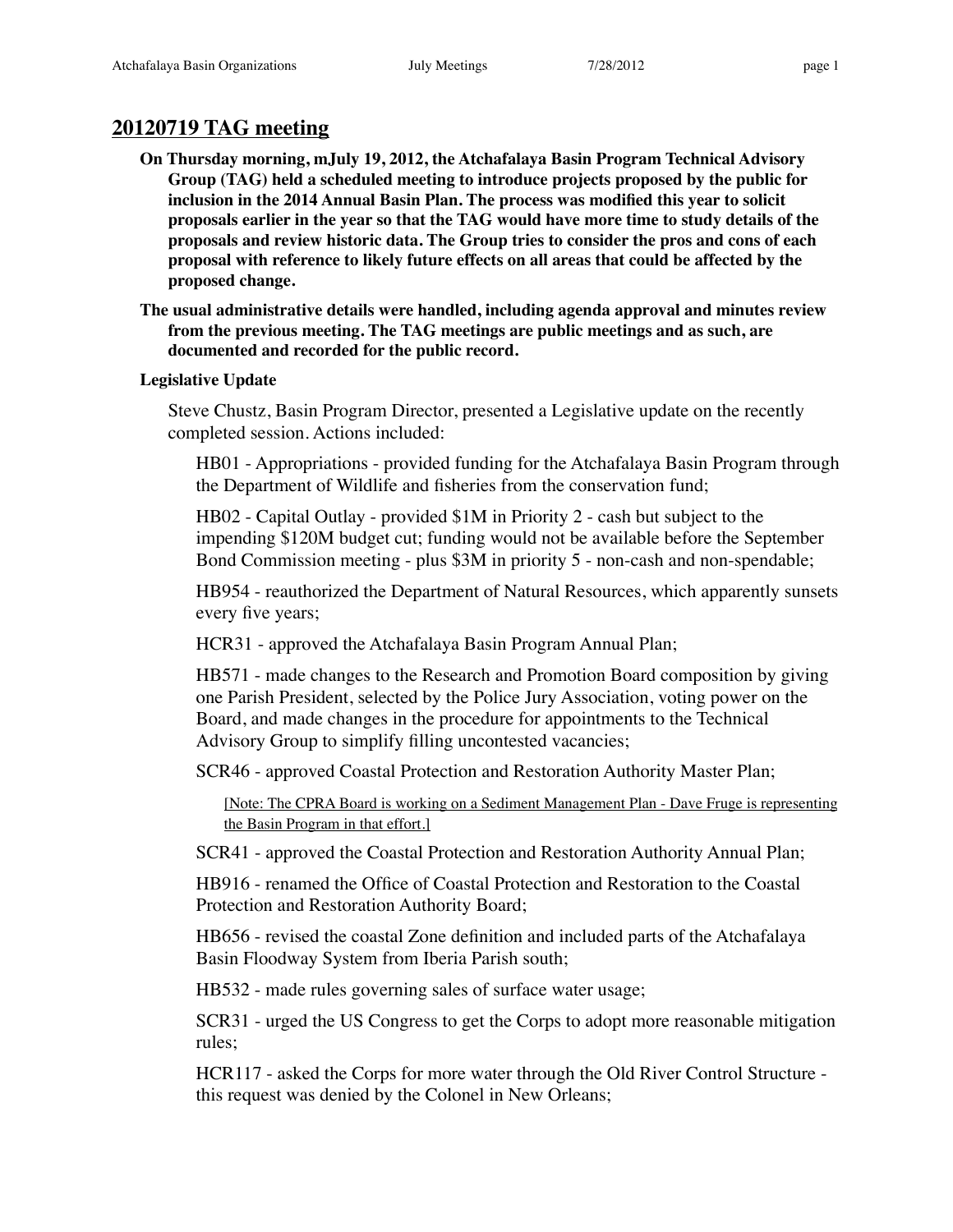[Note: Low water is now causing transportation issues in north LA and Corps is holding periodic conference calls on low water with the concerned Agencies; this is similar to the weekly high water conference calls in 2011 and represents closer cooperation between the Corps and other resource agencies.]

## **Corps Projects Update**

Melanie Labiche of the New Orleans District, Corps of Engineers, presented the status of Corps Project activity in the Floodway.

Preparations are underway for commencement of repairs to and completion of construction on features in the the Buffalo Cove pilot Water Management Unit, begun in 2004 and interrupted after resources were transferred to Katrina Hurricane recovery after the 2005 storm and subsequent flooding in New Orleans.

Plans and Specifications are under review for a contract to be let in Sept 2012 with possible construction start in Nov 2012.

Corps and TAG personnel did a March survey to review the situation.

Cuts in spoil banks south of Buffalo Cove Lake are planned.

Repairs to the cuts and sediment traps on Bayou Eugene are also planned.

TAG members plan to review the current design and use Natural Resource Inventory and Assessment tools to judge the likely effectiveness of the upcoming work.

Corps officials hope that funds made available this fiscal year can be carried over into the next one and utilized for the repairs; the current indications are that the funds will still be available.

Real estate issues are still unclear at this time; DNR staff have reviewed the plans, think that all repairs could be on state land, and suggest that it would be possible to move any features that are currently planned onto State Lands if they are not now.

The Corps estimate is approximate 9 months to complete condemnation proceedings on private land, if any are required and landowners are not cooperative.

# **2014 Proposed Projects Review**

[Note: The current proposals are available online at: <http://abp.cr.usgs.gov/Library/Default.aspx?folder=496>

201201 - Proposed by Harold Shoeffler, Acadian Group, Sierra Club

Location: Buffalo Cove in Iberia Parish

Purpose: To improve flow in the system and improve water quality

Approach: Eliminate Corps Buffalo Cove Feature 9-1 and achieve the same effect by dredging an opening using a nearby location canal from the Atchafalaya River into Mile Point Bayou. Also clear debris in Mile Point Bayou below the cut.

TAG members plan to review the status of the current Corps planning with reference to the original Buffalo Cove Plan and to evaluate how this proposal fits into the current planning.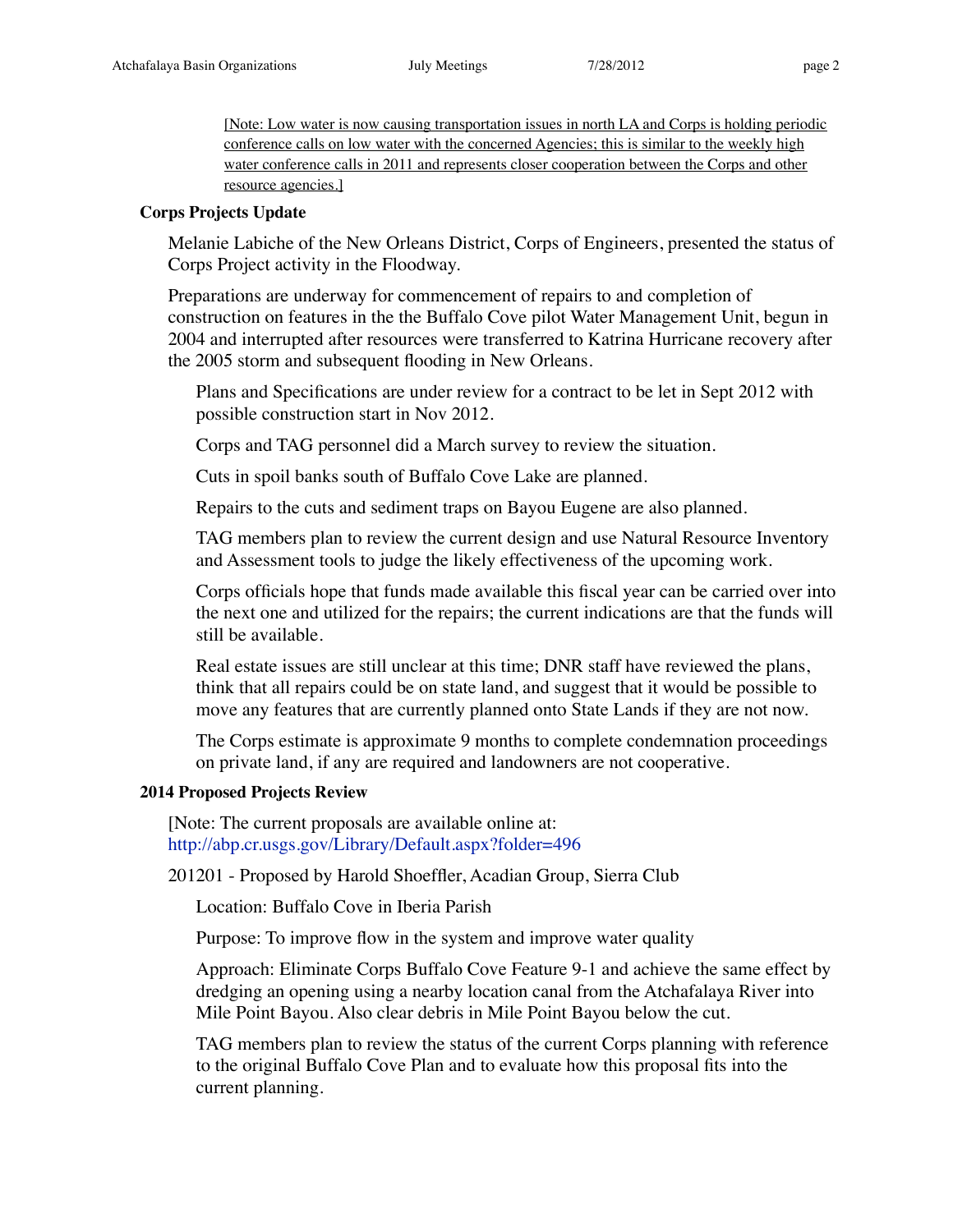Corps personnel are resistive to changing from the originally approved plan and hope to be able to demonstrate improvements through repairs to the constructed features and minor modifications to the plan.

As in all proposed flow modifications, the balance of sediment loading vs water quality benefits to the rest of system needs to be evaluated.

The TAG consensus was to not clear Mile Point Bayou to the point of capturing more flow from the Atchafalaya River because that would provide a path for large amounts of sediment into the area.

Corps personnel agreed to review current elevations with reference to those planned in the original work and report to the TAG on the current status.

Tag members volunteered to talk to the proposer about the approach, and Corps personnel agreed to participate in the talks.

201202 - Proposed by Charlie Davis, Commercial Fisherman

Location: Bayou Tensas - Upper Grand River to Atchafalaya River

Purpose: Remove sediment accumulation from the north and south ends of Bayou Tensas to improve water quality in the Bayou and in the Cow Pen Swamp area.

There are three other related proposals in the Pigeon Bay Area:

201204 - Proposed by Thomas Lively, Commercial Fisherman; dredge Bayou north of Bayou Sorrell to improve water quality

201205 - Proposed by Robert Welch; dredge between Upper Grand River and East Fork Bayou Pigeon

201206 - Proposed by Dean Wilson, Atchafalaya BasinKeeper; dam Upper Grand River and dredge Tensas Bayou

The TAG consensus was that dealing with the four proposals in a unit-level review of the area might be a good idea.

The TAG voted to:

combine the four proposals and review them together

combine related previous element and engineer proposal from last meeting

form a committee to do a unit-wide analysis and propose action[s]

201203 - Proposed by Paul Kemp of National Audubon Coastal Initiative

Location: Cocodrie Swamp

Purpose: Use new hydraulic model tool to sort out conflict issues

Estimated Cost: \$50-70K for Moffatt-Nichols

TAG members would like to see an analysis of current plans using the model but it may be late to start this analysis and get much useful information before starting the project.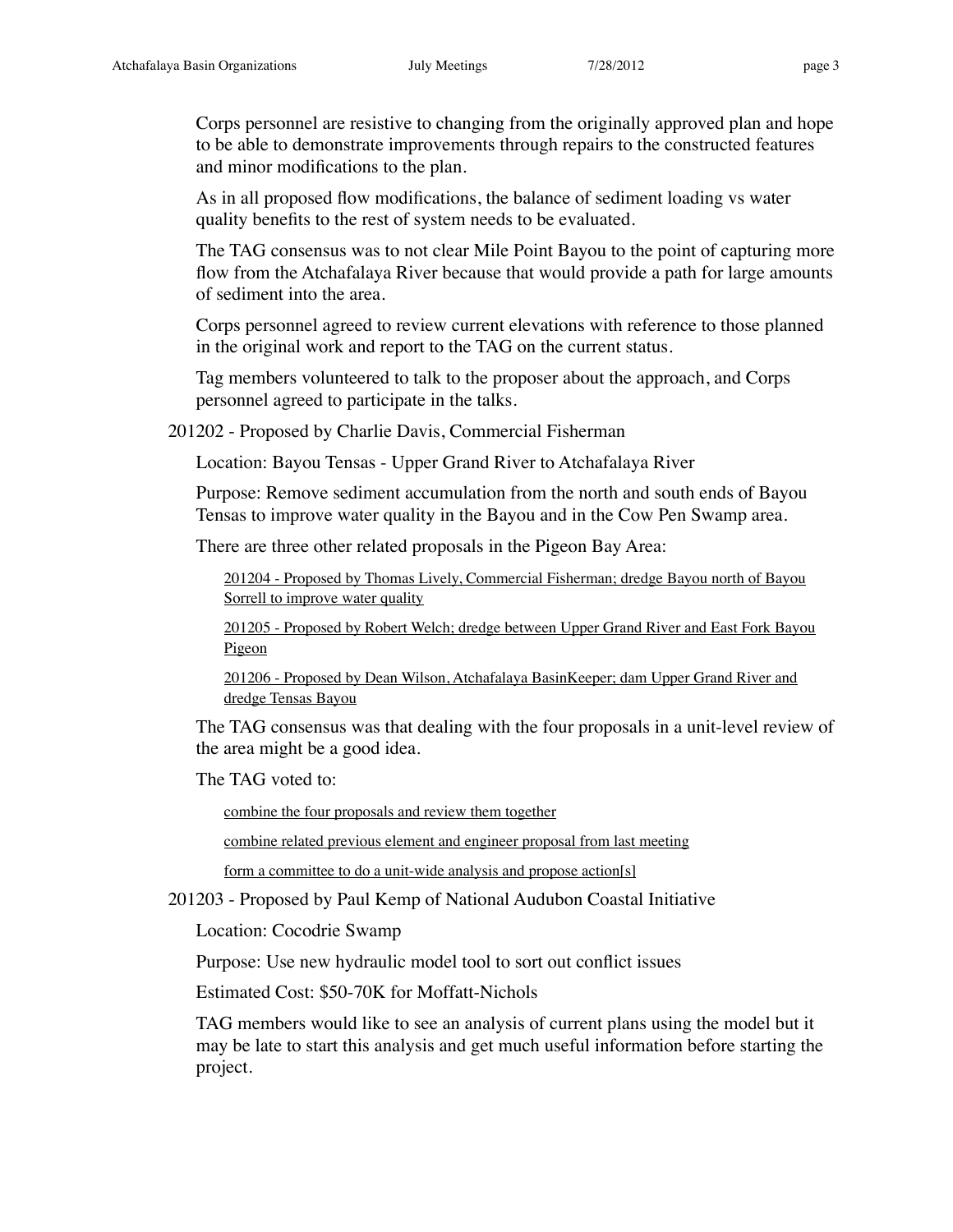DNR Staff reported that landowner issues are driving the Basin Program back to the drawing board so there might be time but it would have to go through the annual funding process.

A discussion proceeded on two ways to address planning for projects.

A theoretical numeric approach from a model can be used.

Real-world observations plus satellite data of historic conditions can be used.

This might be an opportunity to see if the model gives any advantage in planning.

It might be more appropriate to fund the analysis through the engineering design process.

Karen Westphal of Audubon suggested the possibility of adding in some sediment data to the hydraulic model.

DNR personnel noted that they have only one funding mechanism and that is the annual plan and that the analysis should be part of any original design.

The TAG voted to table any action until the next meeting and look at options to using the model for something timely but keep this proposal in the list.

201207 - Proposed by Dean Wilson, Atchafalaya BasinKeeper

Location: Coon Trap and Atchafalaya River

Action: Close Coon Trap and put a rock jetty in the Main Channel

Purpose: To drive more water into the swamp through bigger diversions from Bayou Sorrel

TAG members agreed that closure of Coon Trap has been addressed and should be deferred until they can see how to get more water in from Bayou Sorrell to replace the water coming from Coon Trap; closing Coon Trap would reduce, not increase the total amount of water.

They also agreed that any Coon Trap closing decision should be deferred until the rest of the East Grand Lake review is complete so that they can see where the replacement water might come from.

A discussion ensued on the idea of jetties in the Main Channel.

Glen Constant noted that usually a series of jetties is designed to restructure the river; there may be issues with the curve and with effects on the bank below any jetty.

Mike Walker went on record as supporting the general idea of jetties in Main Channel to improve habitat for fish.

Mike got support from other biologists but all were concerned about unintended consequences.

DNR Staff noted that the Corps has to approve any work and everything is funding limited, but that they may want to bring it forward to address sedimentation issues; It could bewill see if it should be surfaced in the sedimentation plan through CPRA

The proposal was tabled pending input from outside groups (COE and CPRA.)

201208 - proposed by Bryan Piazza, The Nature Conservancy

Location: Murphy Lake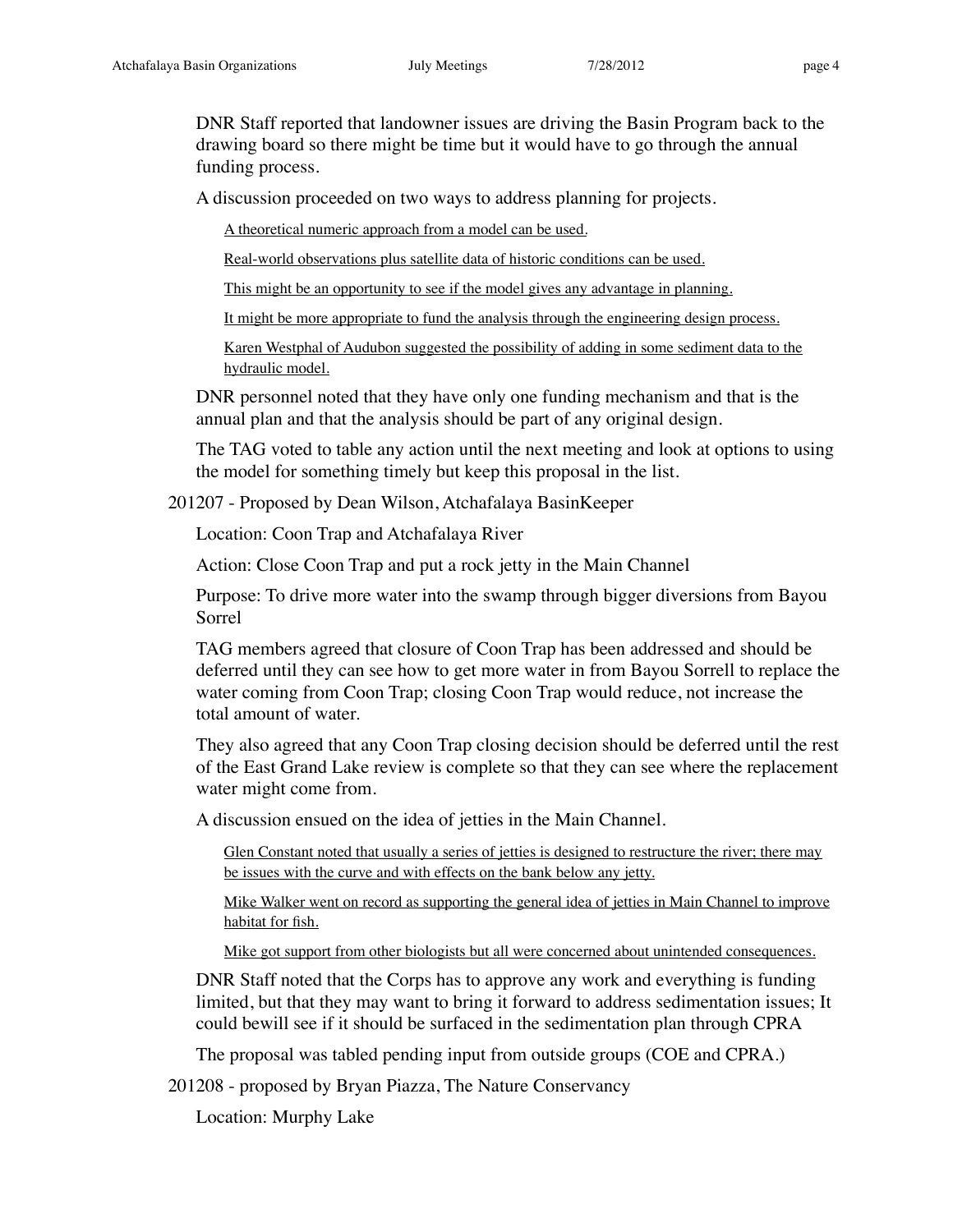Action: Remove the siltation barrier at the southwest end of Murphy Lake to prevent stagnating the Lake.

Bill Kelso of LSU noted that getting closed off might actually help fishing but he is not opposed to opening it up for more access to fishermen. He also noted that the Lake is developing serious problems with water plants.

Mike Walker of LA Wildlife and Fisheries agreed with Bill Kelso.

DNR staff noted that making it possible to maintain would be cheaper now than later.

The proposal was held for review as a possible project for inclusion.

One additional project was introduced by the DNR Staff as an example of projects that had been passed up in previous years, pending further review. The sample project chosen was 200933 - Proposed in 2009 by Matt Jewel, Iberville Parish Councilman

Location: Bayou Des Glaises

Action: Reconnect Bayou Des Glaises across the I-10 Canal barrier.

Purpose: Access and Water Quality

The proposal was deferred because of concern about draining the channel at low River stages.

This is a public land project opportunity.

Glen Constant noted that pulling the plug on the southern side might drain the channel and put camps high and dry

Mike Walker suggested that now is a good time to look at the water level differential.

Glen also noted that the proposal was conceived before LIDAR showed more information about elevations.

DNR staff noted that it does not have a champion but was submitted as an option for state land actions and to start the review process on earlier projects that had been deferred. The staff will provide a list of previous deferred projects on state land for the TAG.

# **Public Comment on projects**

Because the TAG allowed public comment during the discussion of the proposals, there was no public comment submitted at the allotted time.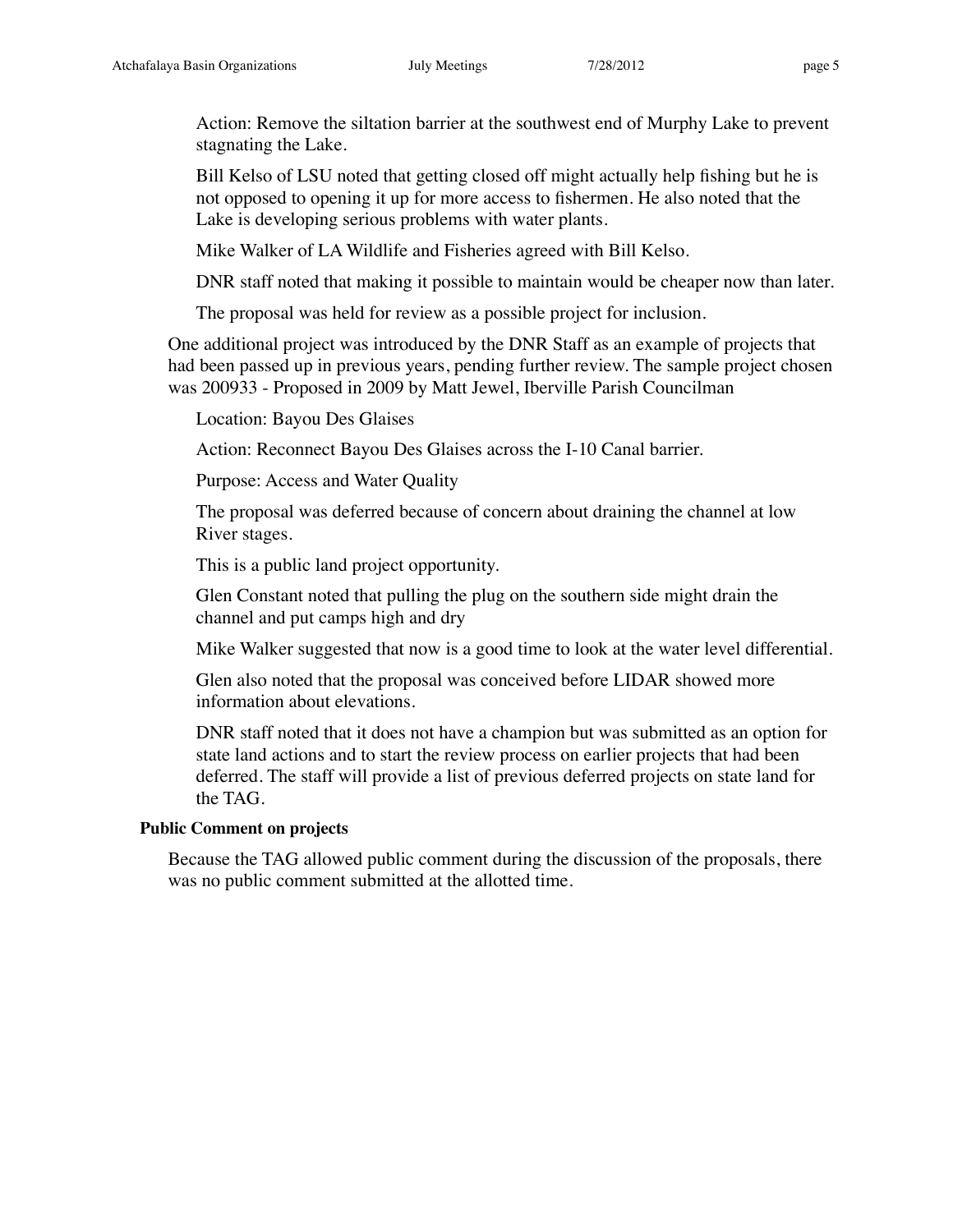## **Review of Ongoing Water Management Projects**

Steve Chustz and the DNR staff reviewed the status of previously approved projects.

The Basin Program has obvious funding issues - not enough to do everything approved by the TAG and the Research and Promotion Board (the managing entity of the Atchafalaya Basin Program.)

There continue to be landowner issues; some say flat out "NO"; some say "maybe", but then give no response; and some are cooperative.

The Dog Leg Maintenance project went out for bid; several bids came in; DNR were getting ready to award the bid when the coastal boundary changed so they had to apply for a coastal use permit; the project is expected to start by Oct, 2012.

The Upper Grand River Flats project has received no response from the primary land owner and hence, no approval; they are trying to find alternative locations to achieve similar improvements.

Bayou Boutte Area: After positive discussions at the May TAG meeting; an oil company submitted an application for a Corps permit to dredge a canal and block another one and to dispose of spoil at an offsite dry location; The area is now in the coastal zone so it will need a coastal use permit; no new information is available but the project will be included as part of the unit-wide analysis approved at this meeting.

Also part of that analysis is the work on the location canal north of Bayou Sorrel.

Bayou Fourche dredging at the mouth of the Bayou with reintroduction of spoil in the River is in planning.

The East Grand Lake Study revisions are ongoing and East Grand Lake Construction in the upper region is in planning to utilize limited funds to get the best improvement in habitat. This one is also subject to landowner issues.

The Henderson Channel dredging to the four private launches was approved, bids opened and is planned to start by early fall. This will clear the way for Wildlife and Fisheries to aggressively fight the invasive hydrilla problem in the Lake through draw-downs over several successive years.

In Cocodrie Swamp, key landowners have not been cooperative and the Program Staff is looking at limiting features to see if something could be done. They are also still meeting with the landowners.

The Beau Bayou CIAP project by St Martin Parish is in Engineering Design. Estimates indicate that the cost would be more than the available money and that much of it is from mitigation cost. More coordination is needed and priority features could be funded if the landowners agree on the approach.

Status Summary: This fall should see dirt moving at Dog Leg, Henderson Channel and Buffalo Cove COE repairs.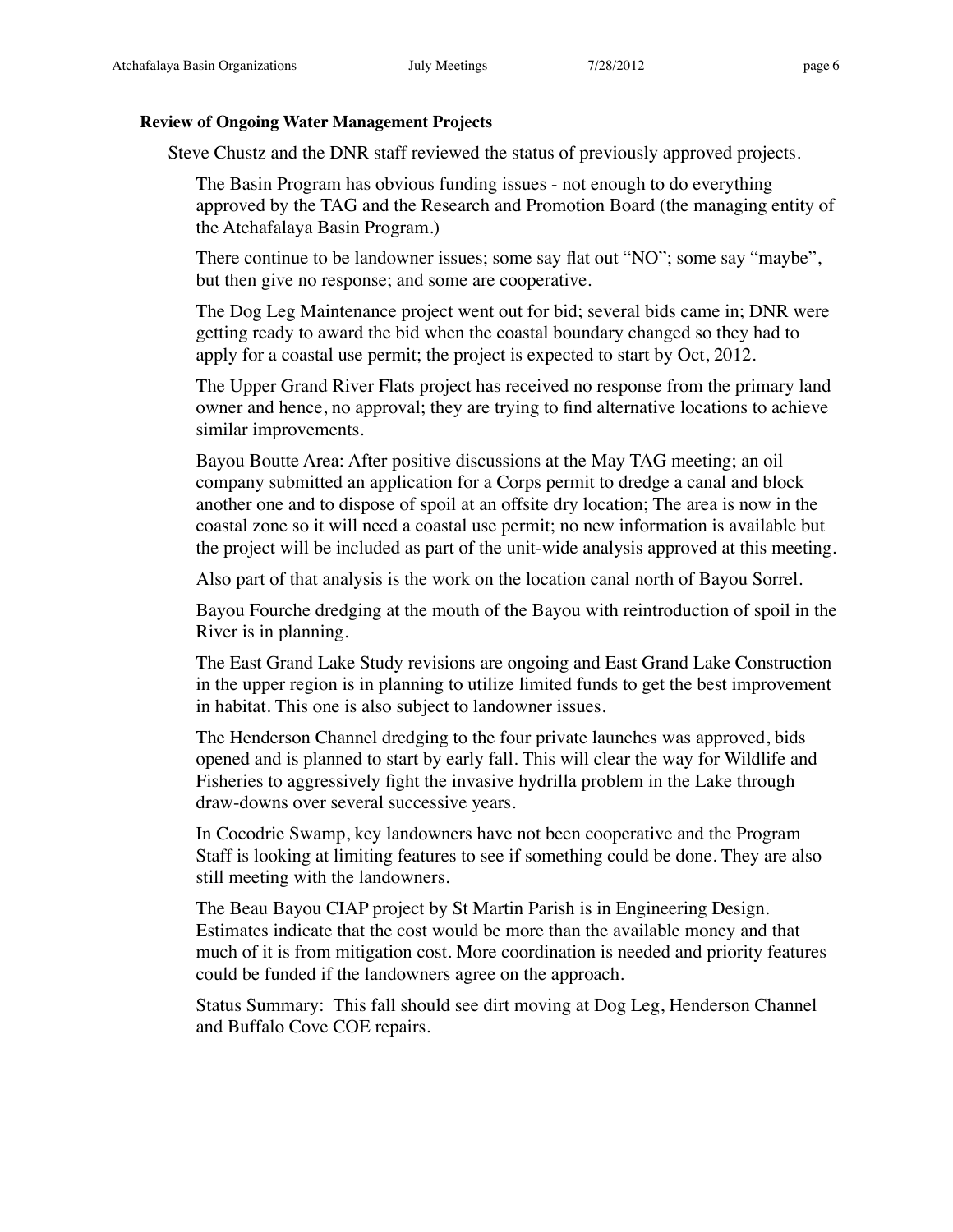## **Old Business**

Steve Chustz also reported on recreation projects.

The Big Alabama boat launch is nearing completion this fall.

The Bayou Sorrel boat launch project is pending Corps permitting.

The Butte La Rose boat launch expansion and rework is in the land acquisition phase.

The Krotz Springs boat launch is still in litigation discussions after structural problems surfaced close to completion.

Lake End Park cabins constructions continues.

The Cajun Coast Welcome Center was close to completion but suffered a failure in its foundation and attorneys are now involved in discussions with the engineers and contractors.

The Catahoula Pavilion work is completed.

# **New Business**

Comments on COE Master Plan update due today - ABP sending in comments today; requesting revisions and extended time for comments

The Corps has two Supplemental Environmental Impact Statements (EIS) underway.

A Floodway-wide recreation EIS is now expected to be available in December for comments and to be finalized in February

A Henderson Water Management Unit SEIS is also in work. Corps engineers are investigating at pump station from the Atchafalaya River and that document is expected a few months after the recreation SEIS.

Steve Chustz also noted that the Basin Program is working with the Division of Administration and the Attorney General Office to acquire a conservation servitude to prevent cypress cutting on St Martin School Board Section 16 land. The State already owns the land but the management is vested in the School Board, so the easement would allow the State to purchase rights to preserve the cypress, while giving the School Board much needed funds that would have come from logging the area.

The coastal forest initiative is being reopened and parts of the Basin Floodway is now included, so landowners can offer to sell title to land or permanent conservation easements on forest or potential forest land in order to increase storm surge protection along the coast.

# **Path forward**

Steve Chustz distributed a printed schedule that laid out the milestones required to get the 2014 Annual Plan to the Legislature. There are no early public meetings this year; the deadline has passed for submission of new proposals for review this year and there will be public meetings held after the Draft Plan is approved by the Research and Promotion Board. Until then, the TAG meetings will be public forums for discussion of the proposals that have been introduced.

**The meeting was adjourned at approximately 12 noon.**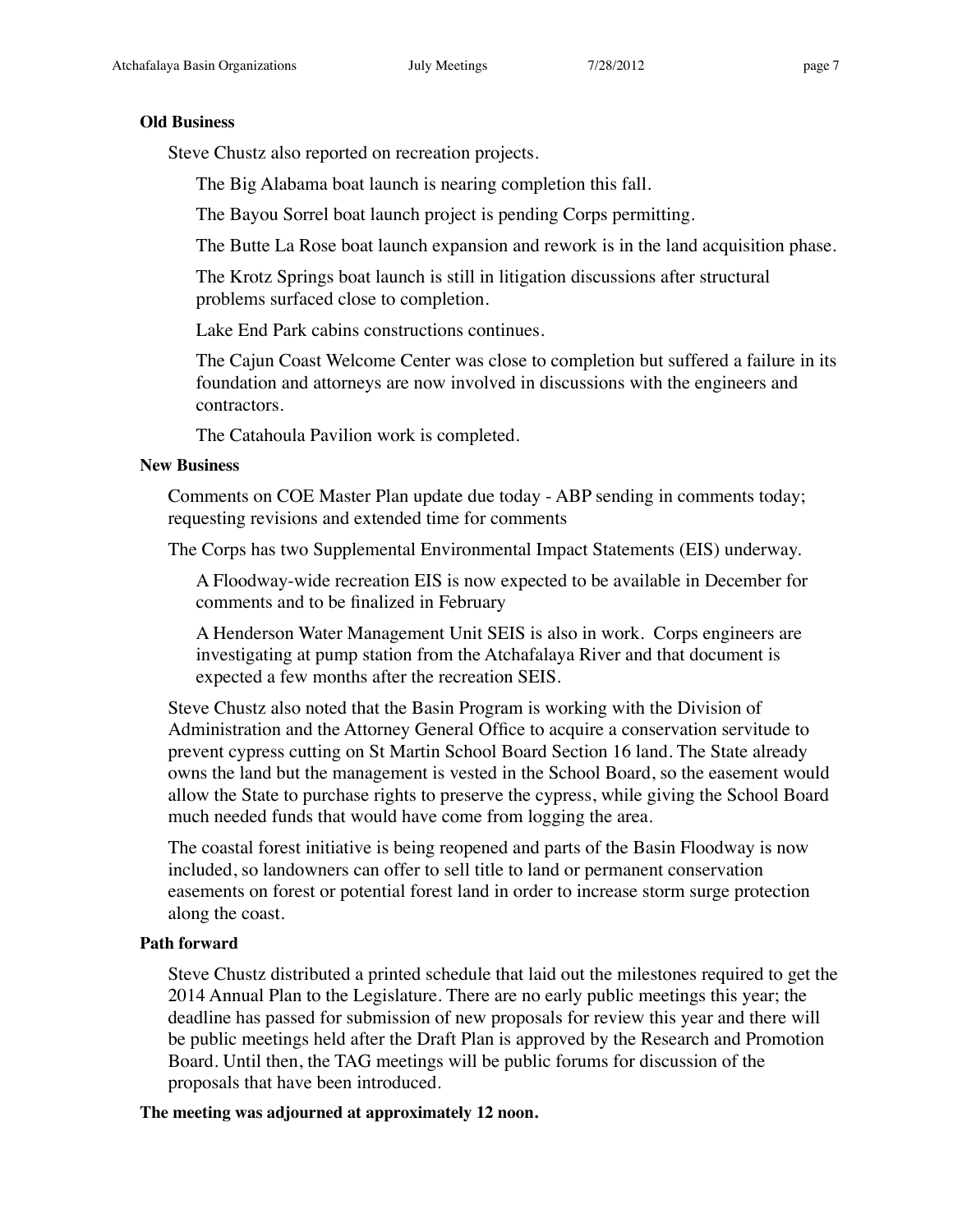# **20120724 - FOA Board meeting - 6:40 PM - Audubon Office**

**The July meeting of the Board of Directors of Friends of the Atchafalaya (FOA) was held at the Audubon Coastal Initiative conference room in Baton Rouge at 6:30 PM on July 24, 2012.**

### **Attendees included:**

Board Members: Charles Caillouet, Willie Fontenot, Charlie Fryling, Lu Cutrera, and Jim Delahoussaye

Advisors: Karen, Don Haydel, Pam, Debra

No Guests attended

### **President Charlie Fryling opened the meeting.**

The agenda was approved.

### **Old Business**

### Reports

Charles Caillouet presented the Secretary/Treasurer's report. Minutes from the April Board and Annual meetings were approved. No meetings were held in May or June but the Corps Master Plan comments committee met several times in June and July to draft comments for the Draft Atchafalaya Basin Floodway System Project (ABFS), Louisiana Master Plan. The comments were distributed via email to the entire Board, approved electronically and submitted to the Corps of Engineers on July 18. The comments and a cover letter submitted with them are available on the FOA web site at [www.atchafalaya.info](http://www.atchafalaya.info) .

The web site has been active and several new messages are posted, mostly related to recent meetings around the area and to the Corps of Engineers' ABFS Master Plan.

The Treasurer's report showed a current balance of approximately \$1,551 in the bank account.

Charles has been appointed to the Atchafalaya Trace Commission, the managing entity of the Atchafalaya National Heritage Area and reported on activities of the Commission, including partnership with the Jean Lafite National Park which recognized 200 year-old cypress trees in the Park, participation in discussions with regional heritage and cultural sites on plans for Civil War sesquicentennial activities, and an inventory of potential sites for water tours in the Area.

Don Haydel provided an update on Atchafalaya Basin Program Acrtivities. A Technical Advisory Group meeting was held to introduce public proposals for inclusion into the 2014 Annual Plan and that meeting was discussed. The proposals are available online in the Natural Resource Inventory and Assessment Tool at: <http://abp.cr.usgs.gov/Library/Default.aspx?folder=496>

Charles reported on a meeting concerning the Coastal Protection and Restoration Authority Coastal Forest Conservation Initiative. A second call for proposals has been issued and now includes part of the Atchafalaya Basin Floodway - the first came in 2010 and produced 21 proposals for purchase of title or conservation easements on 27 pieces of land. The purpose of the effort is to secure protection for coastal forests that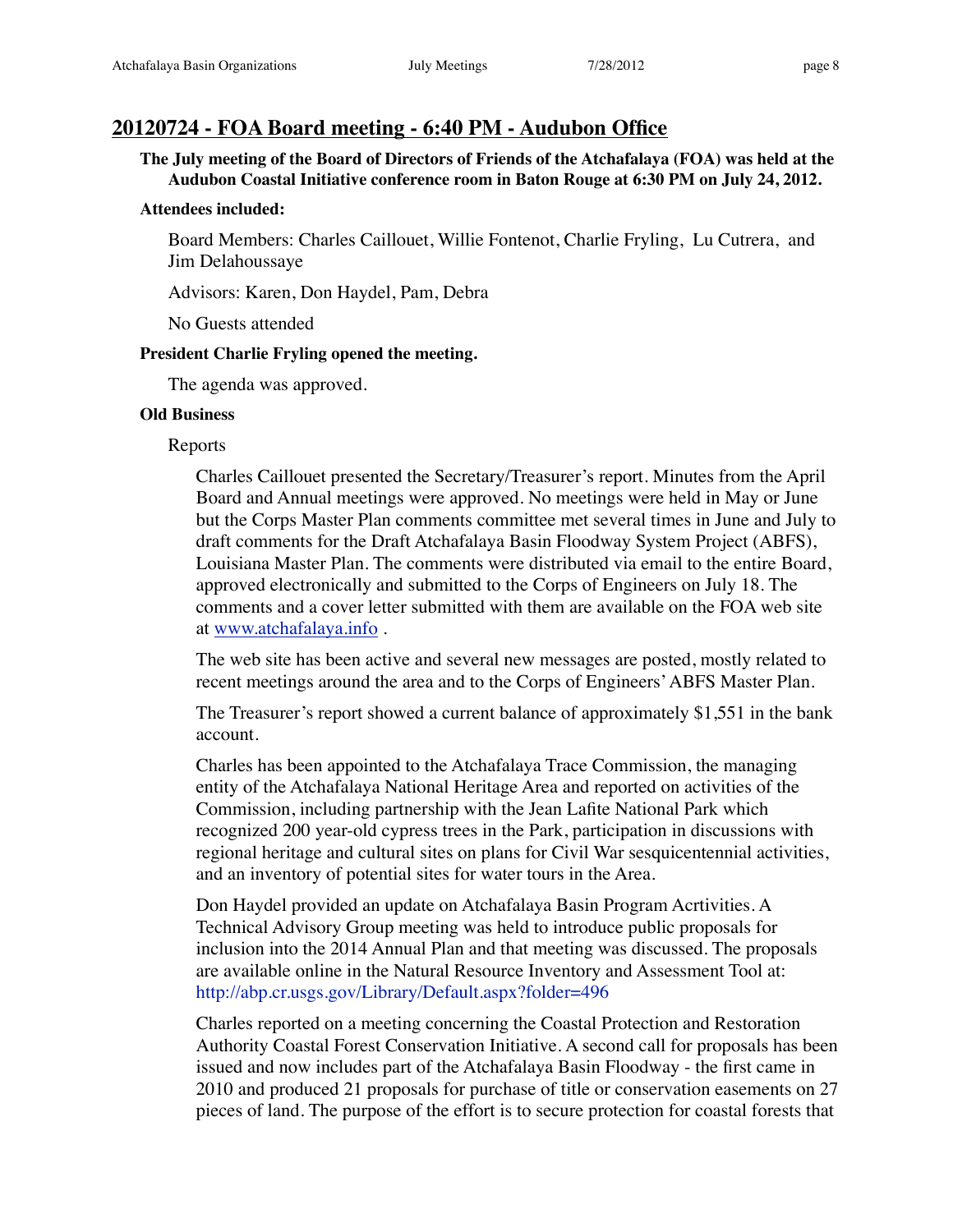increase storm resistance along the coast. Landowners with at least 20 acres in the coastal zone are eligible for the program.

Charlie suggested that the Basin Program propose to buy conservation easements on all Section 16 land in the Basin, as they did in the St. Martin Parish case, where the State paid for protection easements on State land controlled by the School Board.

Charles reported that the LA Wildlife Federation is meeting this weekend in Lafayette to review planning for the upcoming year, especially committee activity but that he will not be able to attend. Charlie Fryling expressed interest in attending the meeting for the FOA.

Reports from Committees

Blue Cross Grant - Lu Cutrera reported that he has called Blue Cross weekly for updates on the Challenge for a Healthier LA Grant status but has not received any new information. Results are still expected by the end of July.

Corps Comments - The comments on the Corps Draft ABFS Master Plan were completed, approved, and submitted. Copies of comments from other groups have been received and Charles will send copies of the comments to the Board or post them on the web site, if the partners agree.

Charlie questioned whether there are any provisions for wilderness areas in the Corps Recreation Plan and suggested that we include that in our comments on the upcoming Environmental Impact Statement if they are not.

#### **New Business**

Plans for upcoming activities

Mississippi River Commission low-water-trip meeting on August 21 in Houma.

We may miss this one again because of lack of time. Charles will check with the partner organizations to see who is planning to testify.

This is the listing from the Federal Register:

TIME AND DATE: August 24, 2012, 9:00 a.m.

PLACE: On board MISSISSIPPI V at Cenac Towing Dock, Houma, LA.

STATUS: Open to the public.

MATTERS TO BE CONSIDERED: (1) Summary report by President of the Commission on national and regional issues affecting the U.S. Army Corps of Engineers and Commission programs and projects on the Mississippi River and its tributaries; (2) District Commander's overview of current project issues within the New Orleans District, and (3) Presentations by local organizations and members of the public giving views or comments on any issue affecting the programs or projects of the Commission and the Corps of Engineers. FOR MORE INFORMATION: Mr. Stephen Gambrell, telephone 601– 634–5766. BY: George T. Shepard, Colonel, EN, Secretary, Mississippi River Commission.

Jim Delahoussaye reported that the documentary program currently shooting in the Basin for National Geographic will cover the river shrimp "bloom" this weekend at his dock on the Atchafalaya River and will also shoot laboratory scenes at University of Louisiana/ Lafayette. He also noted that there is another group of organizations trying to fund a documentary on the building of a non-motorized push-skiff popular in the Basin over a hundred years ago. The builders have agreed to build the boat if financial support for materials and production can be found.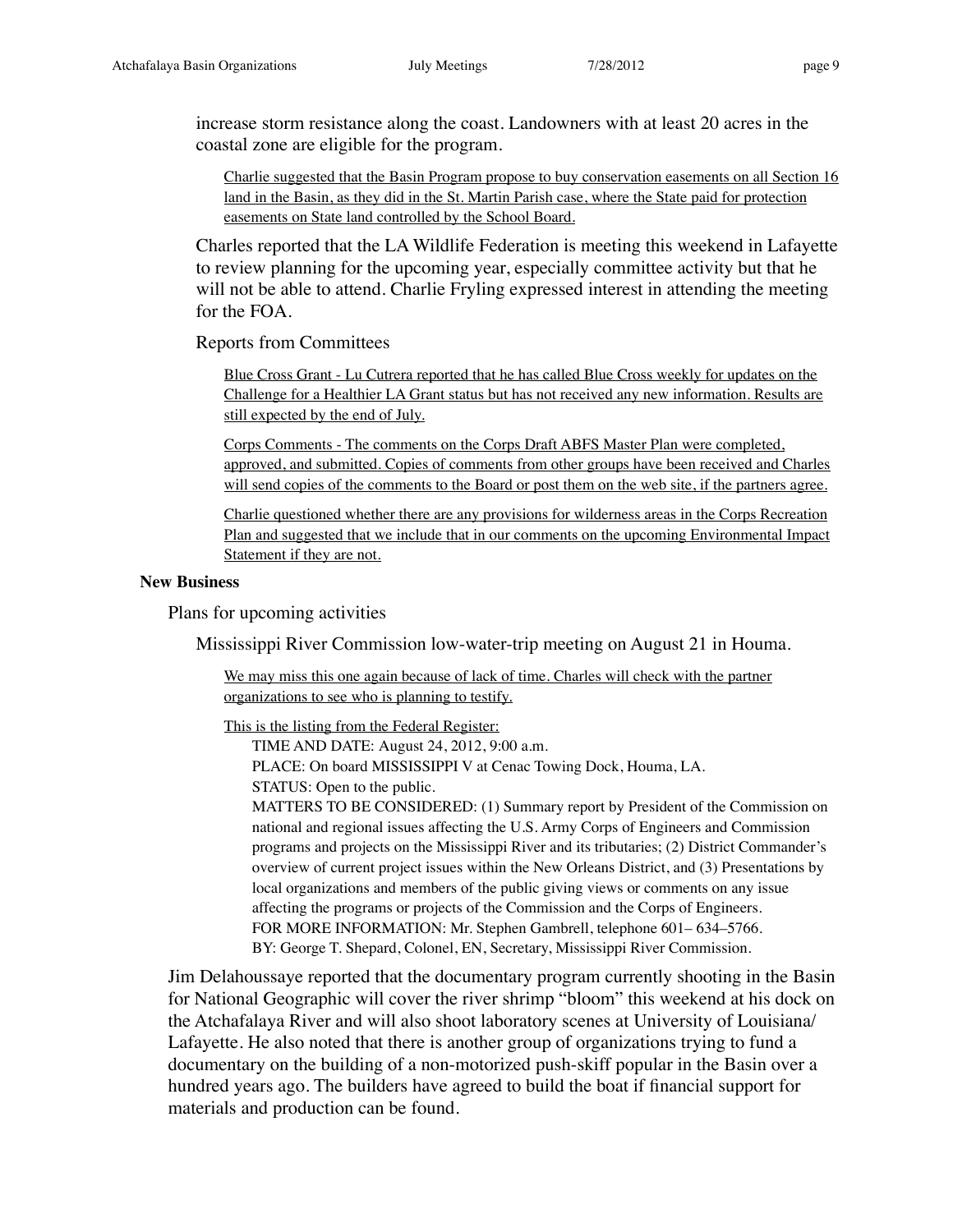# **Upcoming Events**

ANHA/Trace Commission Meeting 07/25, 10AM, Capitol Park Welcome Center

Mississippi River Commission low-water-trip meeting - 08/24, 2012 - Houma

Corp False River report release ?

Corps Henderson SEIS release ?

Corps Recreation SEIS release - December 2012 ?

# **Next meeting place and time**

If the Blue Cross grant is approved, there will be a Board meeting on August 28, 2012, in the Audubon conference room, pending availability.

Otherwise, the September meeting will be held as scheduled.

**adjourned at 8:50 PM**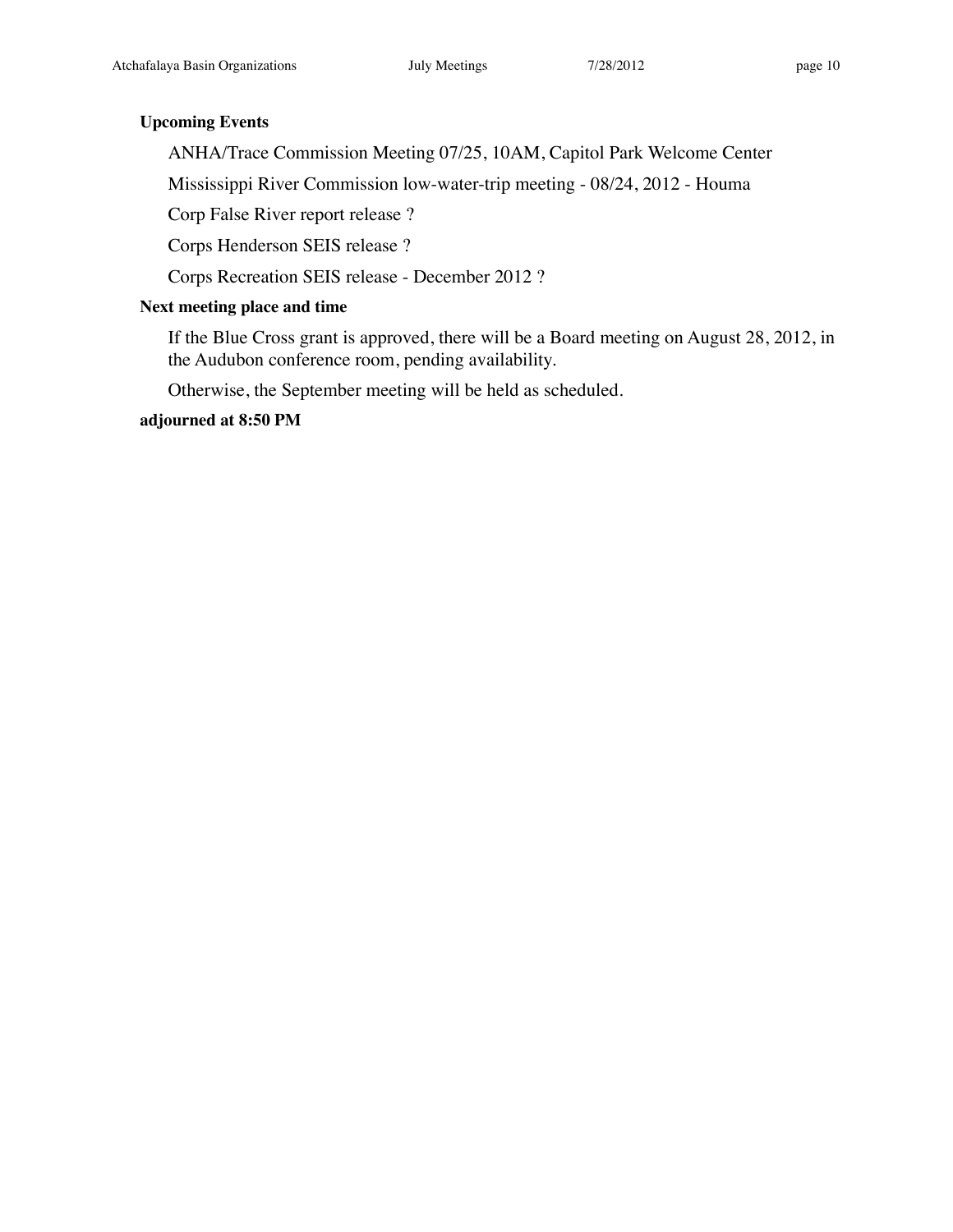Wednesday, July 25, 2012 • 10:00 AM Capitol Park Welcome Center, 702 North River Road, Baton Rouge, LA

## **The Pledge of Allegiance was offered, the meeting called to order by J.A. Rummler, the agenda approved, and the March 28, 2012 Meeting Minutes approved.**

## **Election of Officers**

New officers elected by the Commissioners are:

Chair, J.A. Rummler

Vice-chair, Jennifer Ritter Guidry

Secretary, Patrick Gordon

Treasurer, Carrie Stansbury

# **Experience Atchafalaya Days Debra Credeur**

The State Museum and WBR museum want to host exhibits and lectures.

The Commission voted to de-emphasize October for Experience Atchafalaya Days events but still make it Atchafalaya Month. Events will be planned for more appropriate times of the year for other events.

# **Projects Update Debra Credeur**

Executive Director Credeur reviewed activities and events since the last meeting.

The St. Martin Parish Commissioner seat remains open; all other seats are filled.

The National Park Service Passport Program is active at the three Welcome Centers in the Area, as well as the three Jean Lafitte National Heritage Park Cultural Centers.

The Atchafalaya Welcome Center will undergo parking lot and restroom improvements for several months, beginning sometime after Mardi Gras. It may be shut down for part of that time. A Heritage Area Sign, suitable for visitor photo opportunities, will probably be installed on the property during that time, and the down time may provide a good opportunity to modify elements of the facility. A committee will be appointed by the Chair to recommend improvements to the visitor experience.

All Heritage Area road signs have now been installed.

The LA Bicentennial Cypress Tree project now has six trees identified on the Heritage Area web site. The project was launched with a ceremony at Jean Lafitte National Heritage Park Barataria Unit in June. Several Commissioners and the Executive Director attended.

The Bayou Teche Paddling Trail is completing their Trail Plan and Commissioner Jennifer Guidry is working with the group. The Draft Plan should be available for public comment around August 15, 2012.